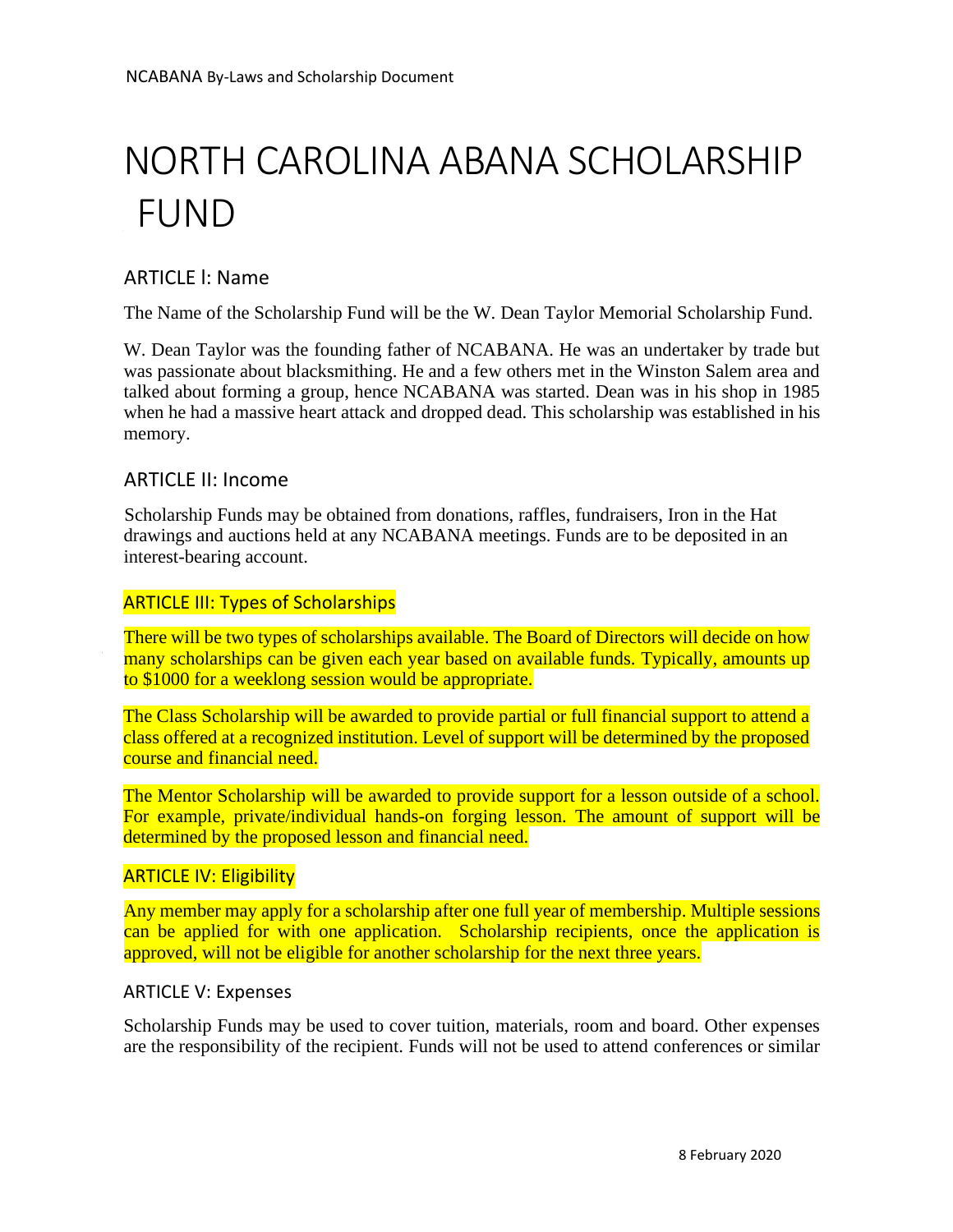events. Funds will be paid by the Treasurer directly to the provider. In the event that the course or workshop is cancelled, the recipient is allowed to pick another course.

# ARTICLE VI: Obligations for Recipients

Scholarship recipients agree to the following obligations upon completion of the course, workshop or lesson.

- 1. Submit a written report, with photos, for publication in the newsletter.
- 2. Demonstrate a technique that was learned at a NCABANA meeting. If multiple sessions were awarded, demonstrate a technique from each session.
- 3. Donate some object like what was learned in the session to NCABANA for auction.

These obligations must be completed within 1 year of completing the course, workshop or lesson. The recipient is further expected to fully attend and actively participate in the course, workshop or lesson. In the unlikely event that these obligations are not met NCABANA will expect the student to pay back the amount of the awarded scholarship.

# ARTICLE VII: Application

Applicants are responsible for obtaining information about available courses and workshops. Applicants for a scholarship should submit a written statement of purpose including an indication of what course they intend to take. Applications may be submitted to any Board Member at any time. The Board Member receiving the application will forward it (via mail or e-mail) to the Board Members. Applicants are advised to submit their application at least 3 months in advance of their class. (Please do not submit application more than 12 months in advance of any class.)

# ARTICLE VIII: Criteria for Selection

Applicants should show serious interest in learning blacksmith skills. In reviewing applications, the Board will consider, but not limited to, the following factors:

- 1. The applicant must demonstrate a commitment and serious interest in blacksmithing. For example, applicants should describe their previous work, activity and achievement within NCABANA and/or other groups.
- 2. That the proposed session is considered within the blacksmithing or closely related craft.
- 3. That there is some financial assistance needed.

# ARTICLE IX: Selection, Timing and Award Notification

Scholarship recipients will be chosen by the Board of Directors. Scholarships will be awarded by a 2/3 majority voting in favor. The Board will review and act on the application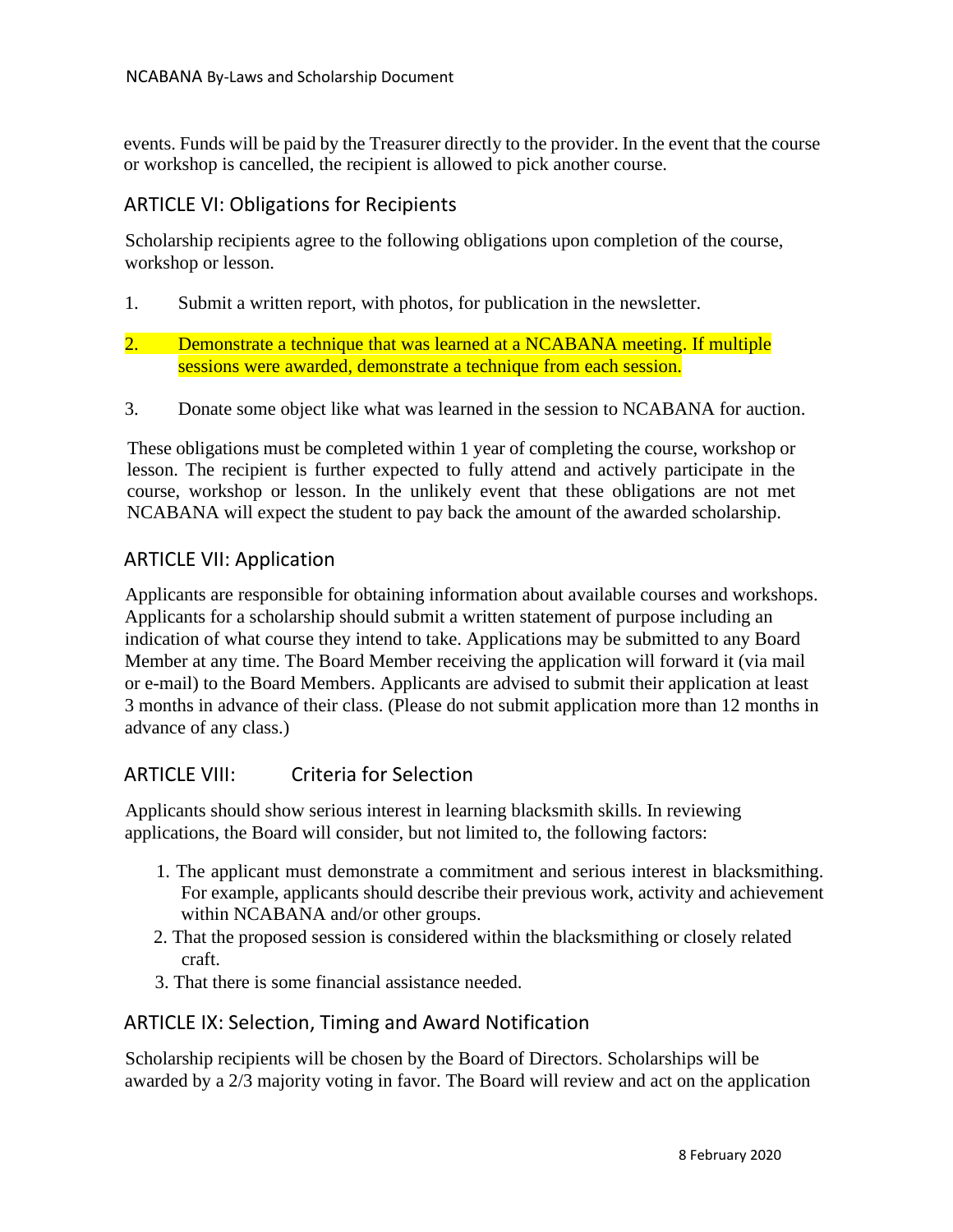within 30 days. The recipient will be notified immediately by the Vice President of the chapter. The recipient will be announced in the next issue of the Hot Iron Sparkle Newsletter.

Board members who wish to apply for a scholarship will not participate in the selection decision.

## ARTICLE X: Revision

The scholarship program will be revised with the approval of all members of the Board of **Directors** 

## REVISION HISTORY

Originally written in 1985 by Robert Timberlake, President and approved by all NCABANA chapter members in 1985.

Revised September 12, 2011 by the Board of Directors made up of:

Cindy Alexander, President Garret Dunn, Vice President Marty Lyon, Secretary Jim Kennady, Treasurer Marshall Swaringen Steve Barringer Randy Stoltz Paul Garrett Don Dillon Lyle Wheeler

Revised March 13, 2013 by the Board of Directors made up of:

Cindy Alexander, President Garrett Dunn, Vice President Jennifer Phillips, Secretary Jim Kennady, Treasurer Marshall Swaringen Steve Barringer Randy Stoltz Paul Garrett Amos Tucker Lyle Wheeler John Matthews